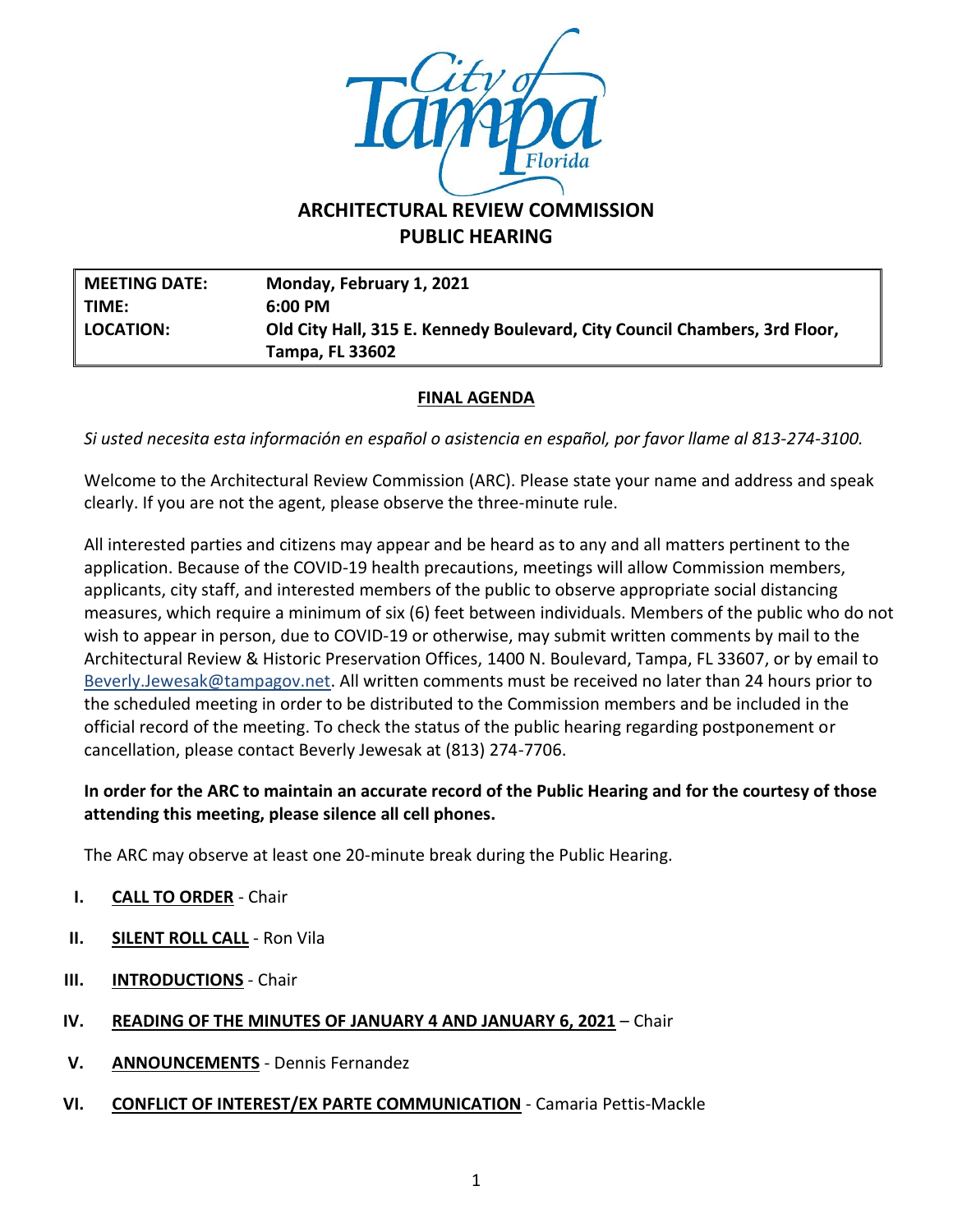#### **VII. CONTINUATIONS** - Ron Vila

**VIII. SWEAR-IN**

#### **IX. ITEMS TO BE REVIEWED:**

- **ARC 20-463** OWNER: Spanish Mission LLC AGENT: Simon Amesbury
	-
	- DISTRICT: Hyde Park
	- LOCATION: 1314 S. De Soto Avenue
	- REQUEST: **Variance** 1. Rear Yard Setback from 20' to 3' with an encroachment of 9" for eaves/gutters.
		- 2. Corner Yard Setback from 7' to 3' with an encroachment of 9"
			- for eaves/gutters.
		- 3. Height increase from 15' to 35'.

**Certificate of Appropriateness** -New Construction: Accessory Structure Site Improvements

PURPOSE: Residential

### **Mis-Notice:***(Re-notice is required in accordance with Section 27-149(c)(2) of the City of Tampa Code of Ordinances.)*

- **ARC 21-60** OWNER: Allison & Robert Wilkins AGENT: Allison Wilkins DISTRICT: Hyde Park LOCATION: 800 S. Newport Avenue REQUEST: **Variance** – North side yard setback from 7' to 2'. **Certificate of Appropriateness** -New Construction: Spa Site Improvements PURPOSE: Residential
- **ARC 21-99** OWNER: James & Elizabeth Ruggles Miller AGENT: Missy Schukraft DISTRICT: Hyde Park LOCATION: 801 S. Newport Avenue REQUEST: **Certificate of Appropriateness** -New Construction: Addition to Accessory **Structure** Site Improvements

PURPOSE: Residential